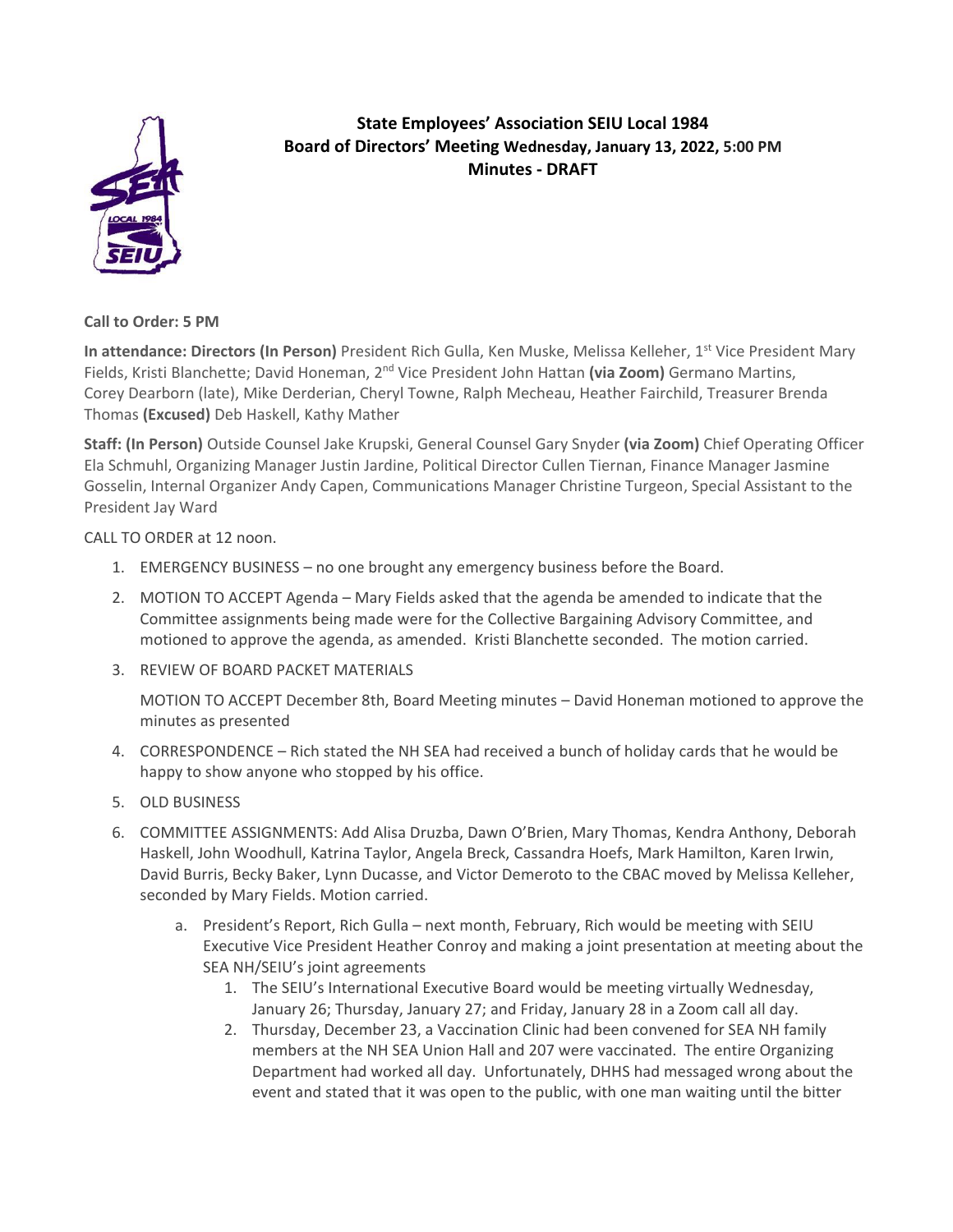end. Brenda Thomas stated that she had brought her son and had been the Organizing Team worked very hard on event due to 211 stating it was an open event. Melissa Kelleher stated her son had gotten vaccinated at event. Mike Derderian stated he had brought his dad and they were in and out in a half hour. Stated his dad had been a state employee for fifteen years. Ralph Mecheau stated he had received many positive emails from members for doing the clinic; stated he was happy to talk with anyone about getting vaccinated for COVID-19

- 3. Rich stated he would guest hosting Statehouse Watch on Concord area radio station WNHN 94.7 Mondays, March 21, and May 30 at 5 PM and that he was working on what the content would be with Christine Turgeon.
- 4. Friday, January 15 he was meeting with the Department of Administration to help clear up some contradictory statements being uttered about the bargaining process
- 5. The Factfinder' Report about wage enhancements had been tabled again. District 4 Executive Councilor Ted Gatsas had been upset by the process. NH SEA Legal was working on an analysis at present.
- 6. Meeting with Department of Labor Ken Merrifield had not happened. Currently there was a bit of a mass exodus from DoL. In conversations with DoL employees, it was stated there was no real personal bullying happening there, just a lot of micromanaging.
- 7. Met with Democratic State Senator Lou D'Allesandro and talked about how detrimental the current state budget is, also about wage enhancements. Stated he was sending a letter in support of the Public Defenders, who were set to vote by Friday, February 18; the ballots going out Friday, January 28. Senator D'Allesandro stated that the whole current political situation was very disheartening, and that as bad as it is now, he felt that the NH House would only get crazier. Stated that he was feeling very down on democracy with the libertarians only seem to gain in strength in NH. He agreed the minimum wage must move higher. Talked about corrections and back of the budget cuts and what damage they did. Acknowledged what State employees are going through. Stated that we must keep doing what we are doing; banding together to work towards our collective interests.
- 8. Currently the State had hired a right-to-work law firm to combat the Public Defenders' Unionization.
- 9. Jay is reaching out to Sharon Carson about supporting the Public Defenders' unionizing.
- 10. Had attended a few Chapter meetings.
- b. Council Thursday, March 10 at 6:30 PM, elections for two Board seats and Secretary. Had hoped to have a possible Governor running for office available for the council.
- c. Board Retreat several interviews took place last year for which they are still trying to get data. It hasn't been pretty. Some of the recommendations involved: working more explicitly for wage and benefits and retirement security and having more one-on-one interaction
	- 1. Getting together for a day and a half some stuff emerges, but over time we lose track of the goals.
	- 2. Doesn't want to do that. Wants to bring staff and directors together to change how we do business; start workgroups to address issues. Doesn't want to call it a "retreat."
	- 3. States a barrier is determining and limiting our goals to only key issues.
	- 4. Set up workgroups to work with staff, with the staff giving input and Board determining goal.
	- 5. Key issue is how get members to engage
	- 6. How do we upgrade training for members and how we activate members when needed, as well as training for staff?